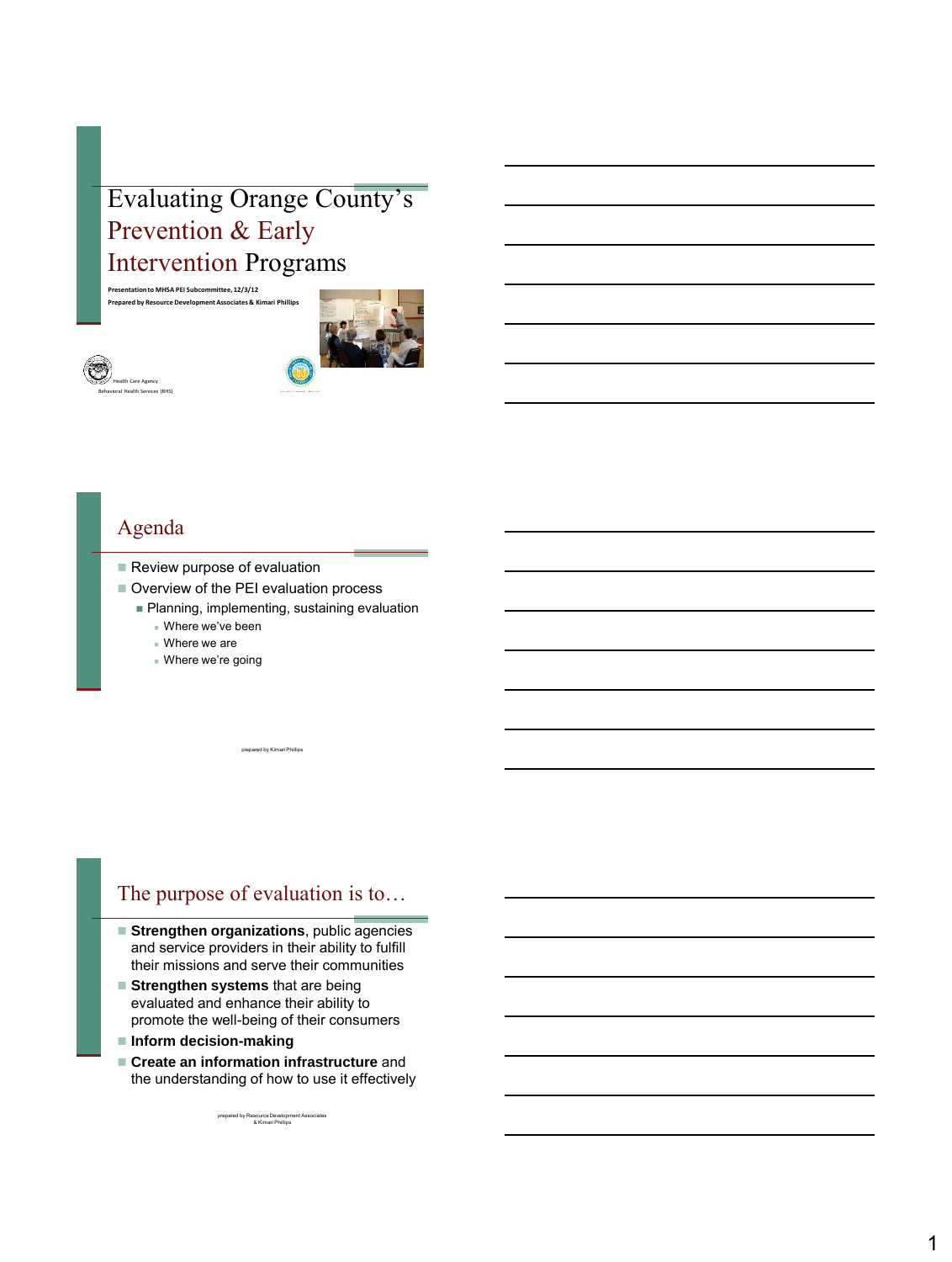## To be effective, evaluation must…

- Be integrated into the day-to-day program **operations**; not an afterthought in program implementation
- **Define goals and objectives** and how they will be measured
- **Time reports** to coincide with and inform decision-making activities

#### You Can't Change What You Can't Measure

prepared by Resource Development Associates & Kimari Phillips

- Outcomes must be measurable
- Some goals and objectives require a long time to make change
- Dosage is important
- Compare apples and apples: Example: *Is each program counting referrals and linkages the same way?*

prepared by Resource Development Associates & Kimari Phillips

### What is Being Evaluated?

- 23 PEI programs engaging consumers and families across the lifespan in schools, communities, and courts at risk of mental illness and suicide, providing:
	- outreach and engagement
	- crisis reduction
	- socialization
	- stigma reduction
	- parenting and family supports
	- $$
	- veterans' services
	- school-based prevention of alcohol and other drug use, violence, and bullying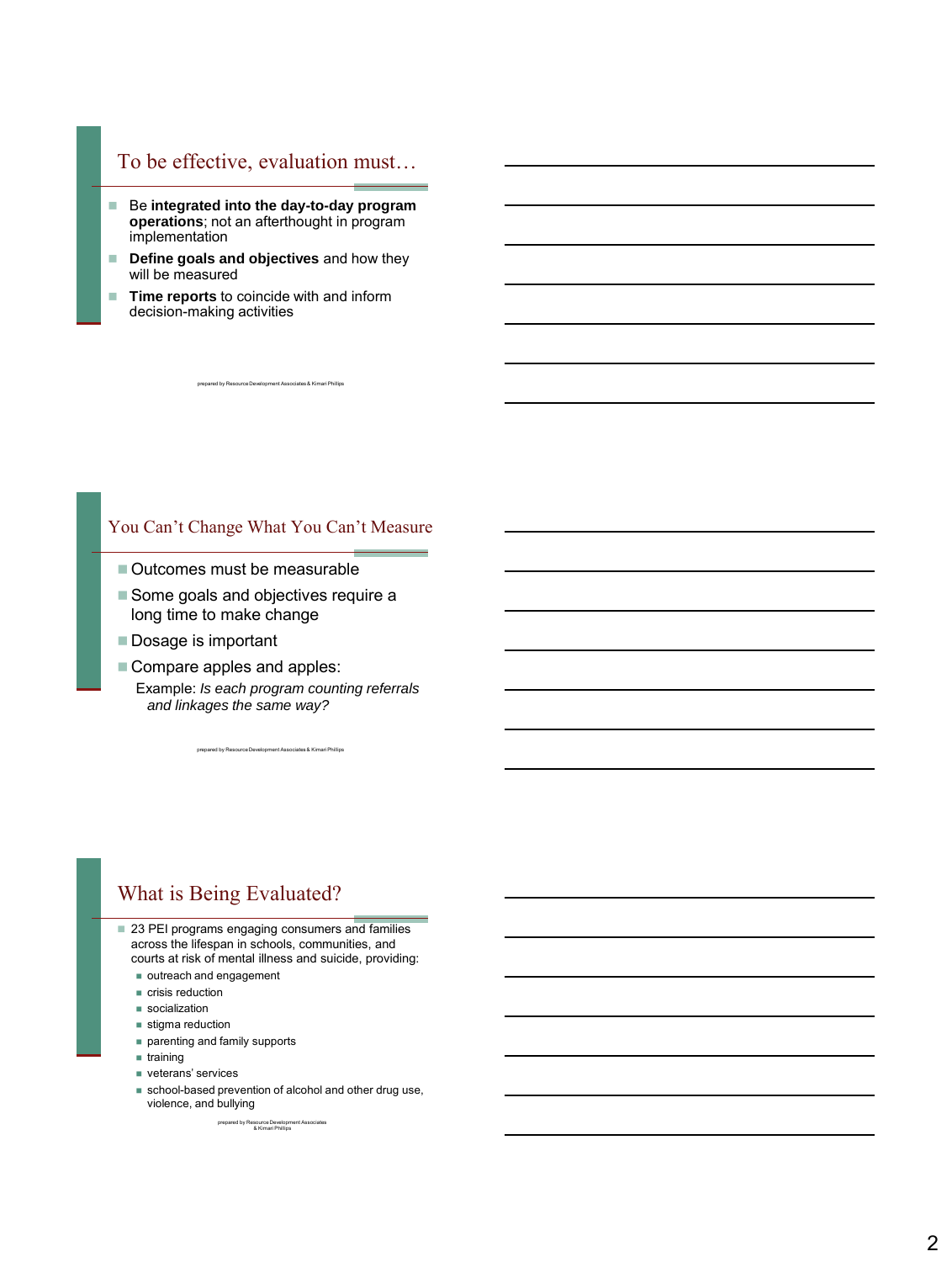#### **WHERE WE'VE BEEN** PEI Program Evaluation

## Initial Evaluation Efforts

- PEI outcomes committee focused on a "menu of measures" *(data collection tools)*  to track…
	- **Activity/process information**
	- **Participant information**
	- **Change in intervention-focused outcomes**

prepared by Kimari Phillips

# Taking it to the next level… Evaluation Partnership

- 2-year contract with external evaluation consultant, Resource Development Associates (RDA), for technical assistance with PEI and Innovation evaluation efforts
- Through a partnership between OCHCA and RDA, we've used a participatory process to design an evaluation that links findings with learning and action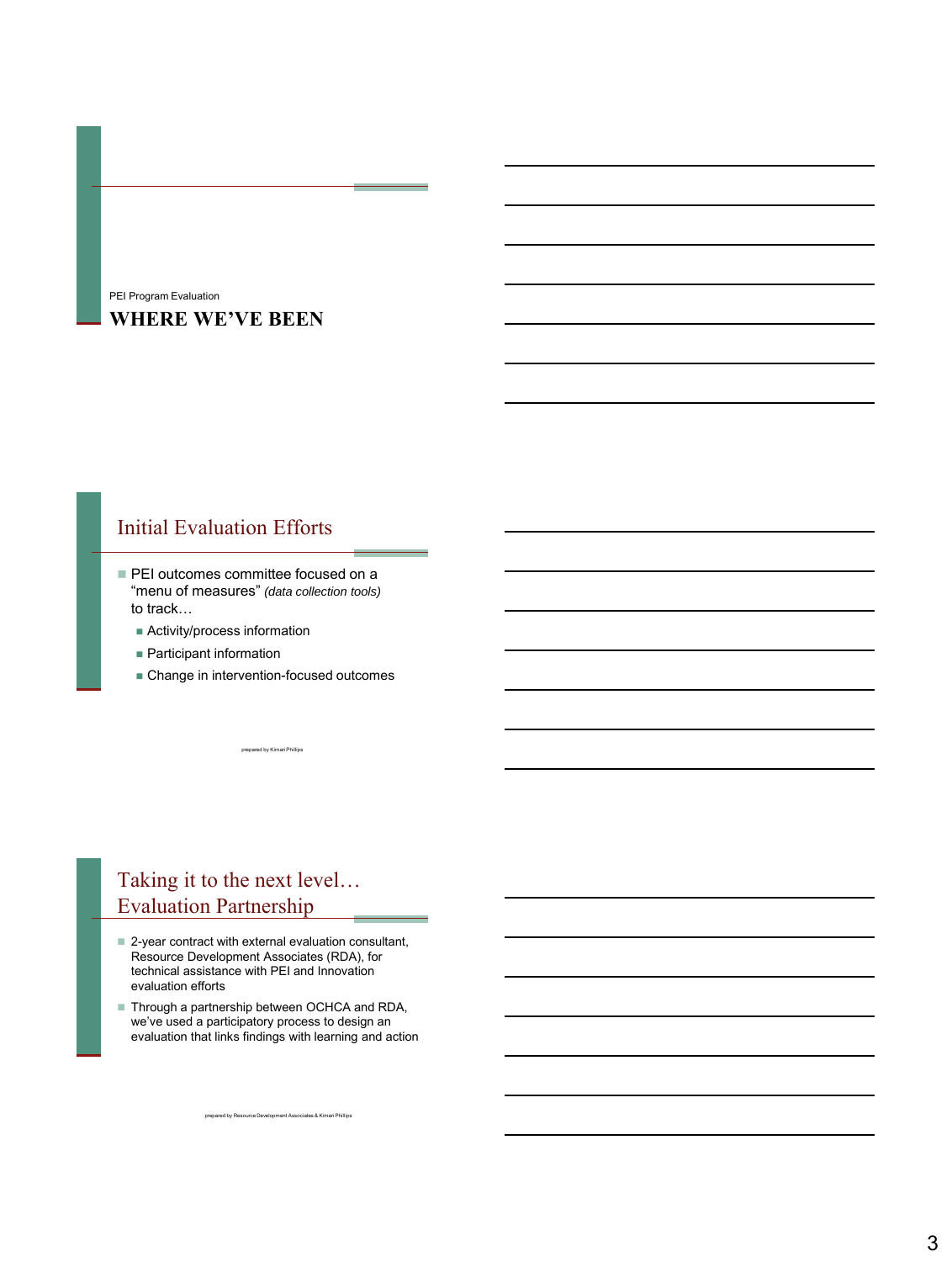



## Evaluation Activities

- □ Build trust and rapport
- Add value to staff day-to-day efforts (clinical utility)
- □ Clarify program goals and objectives
- Create Logic Models
- □ Build data collection systems
- □ Provide training
- Ensure (complete, accurate) data is collected
- **Ensure adequate response rates**
- □ Share Findings and Recommendations

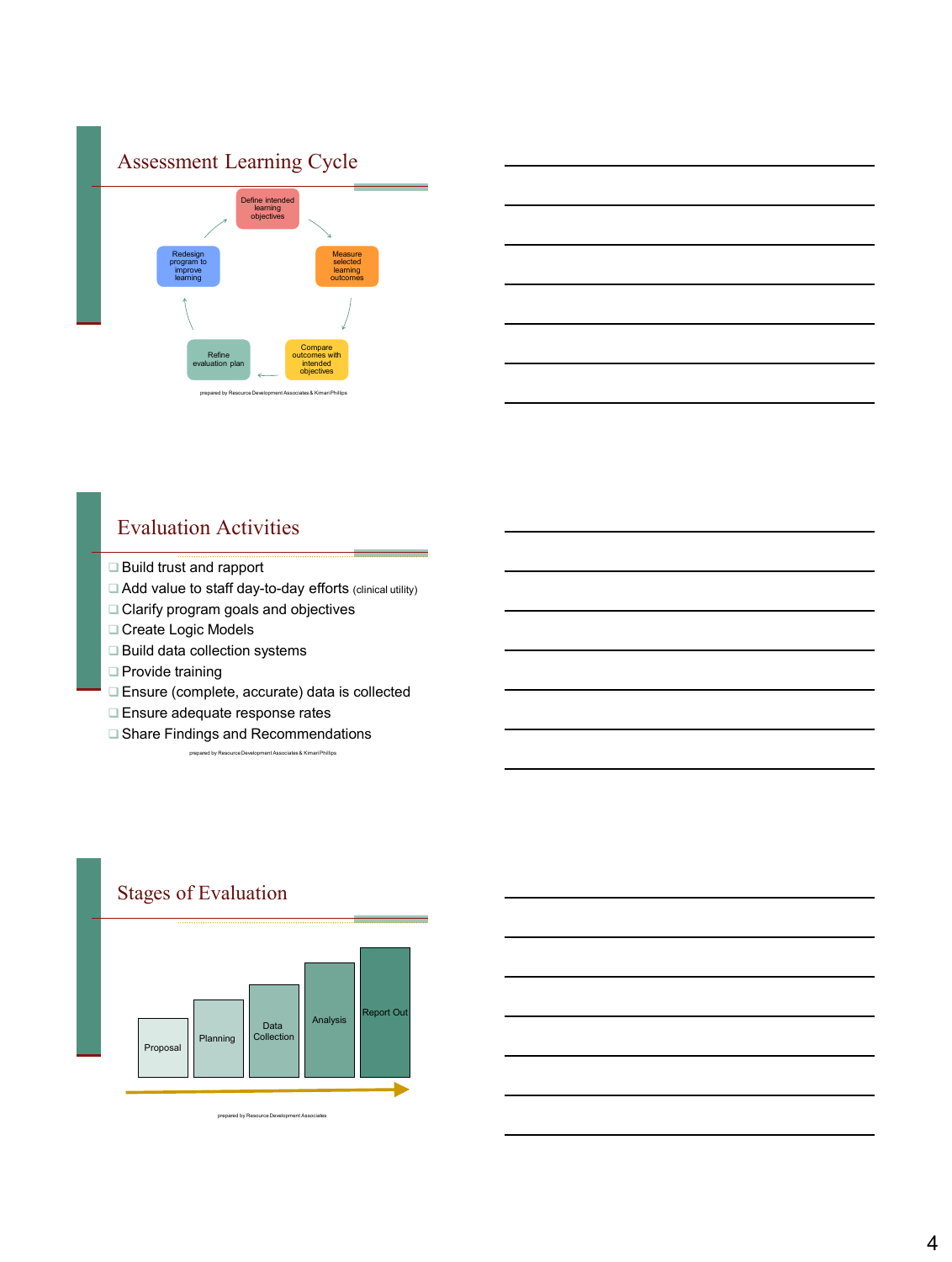# Evaluation Planning Process (1 of 3)

#### ■ Setting the Scope of the Evaluation

- Assessed each program's **readiness to engage in evaluation** activities.
- **Evaluation activities were based on available** resources and **capacity for collecting data**.
- Had each program complete an *evaluation assessment* – to prepare for evaluation and prioritize evaluation activities based on what they seek to learn.

prepared by Resource Development Associates & Kimari Phillips

### Evaluation Planning Process (2 of 3)

#### Defining a Theory of Change

- Each program completed a *logic model,* which showed a visual representation of program inputs, activities, and outcomes.
- Due to the large number of PEI programs, we created *cluster-level logic models* that demonstrated outcomes shared across similar programs.

| <b>Focus Area</b>                                                                                                                                          | <b>Resources</b>                                                                                                                                                       | <b>Activity</b>                                                                                             | Output                                                                                                                                 | <b>Outcome</b>                                                                                                 | <b>Measures</b>                                                                                                                                       | <b>Impact</b>                                                                                                               |
|------------------------------------------------------------------------------------------------------------------------------------------------------------|------------------------------------------------------------------------------------------------------------------------------------------------------------------------|-------------------------------------------------------------------------------------------------------------|----------------------------------------------------------------------------------------------------------------------------------------|----------------------------------------------------------------------------------------------------------------|-------------------------------------------------------------------------------------------------------------------------------------------------------|-----------------------------------------------------------------------------------------------------------------------------|
| List most<br>important<br>things<br>program<br>will<br>accomplish                                                                                          | <b>Resources</b><br>that will<br>support<br>the<br>program<br><i>activities</i>                                                                                        | <b>Describe</b><br>& define<br>the<br>program<br><i>activities</i>                                          | <b>Demonstrate</b><br>services<br>have been<br>delivered                                                                               | What<br>changes<br>you expect<br>each<br>activity to<br>effect                                                 | Ways<br><i><u>outcomes</u></i><br>will be<br>measured                                                                                                 | <b>Describe</b><br>the impact<br>that the<br>community<br>will feel in<br>5-10 years                                        |
| •Increase<br>family<br>protective<br>factors<br>$\bullet$ Decrease<br>family risk<br>factors<br>$\blacklozenge$ Improve<br>overall mental<br>health. well- | $\bullet$ Parent<br>education<br>and support<br>$\blacktriangleright$ Youth<br>education<br>and support<br>$\bullet$ Referrals<br>& linkages<br>to outside<br>services | $+12$<br>weekly<br>group<br>sessions<br>$\bullet$ Follow-<br>up booster<br>session 6-<br>12 months<br>after | $\bullet$ # of group<br>sessions for<br>parents and<br>vouth<br>$+#$ of<br>participants<br>$*#$ /type of<br>referrals $\&$<br>linkages | ◆ Changed<br>attitudes<br>about<br>effective<br>parenting<br>• Improved<br>family<br>functioning<br>◆Decreased | $\bullet$ Parent<br>Survey<br>(pre-post)<br>$\blacktriangleright$ Youth<br>Survey<br>(pre-post)<br>$\blacklozenge$ Program<br>satisfaction<br>surveys | ◆ Healthy,<br>supported<br>youth and<br>families<br>$\bullet$ Fewer<br>families with<br>multiple<br>children<br>involved in |
| being, quality<br>of life                                                                                                                                  |                                                                                                                                                                        | program<br>completion                                                                                       |                                                                                                                                        | problem<br>behaviors                                                                                           | (parent &<br>youth)                                                                                                                                   | the justice<br>system                                                                                                       |

prepared by Resource Development Associates & Kimari Phillips

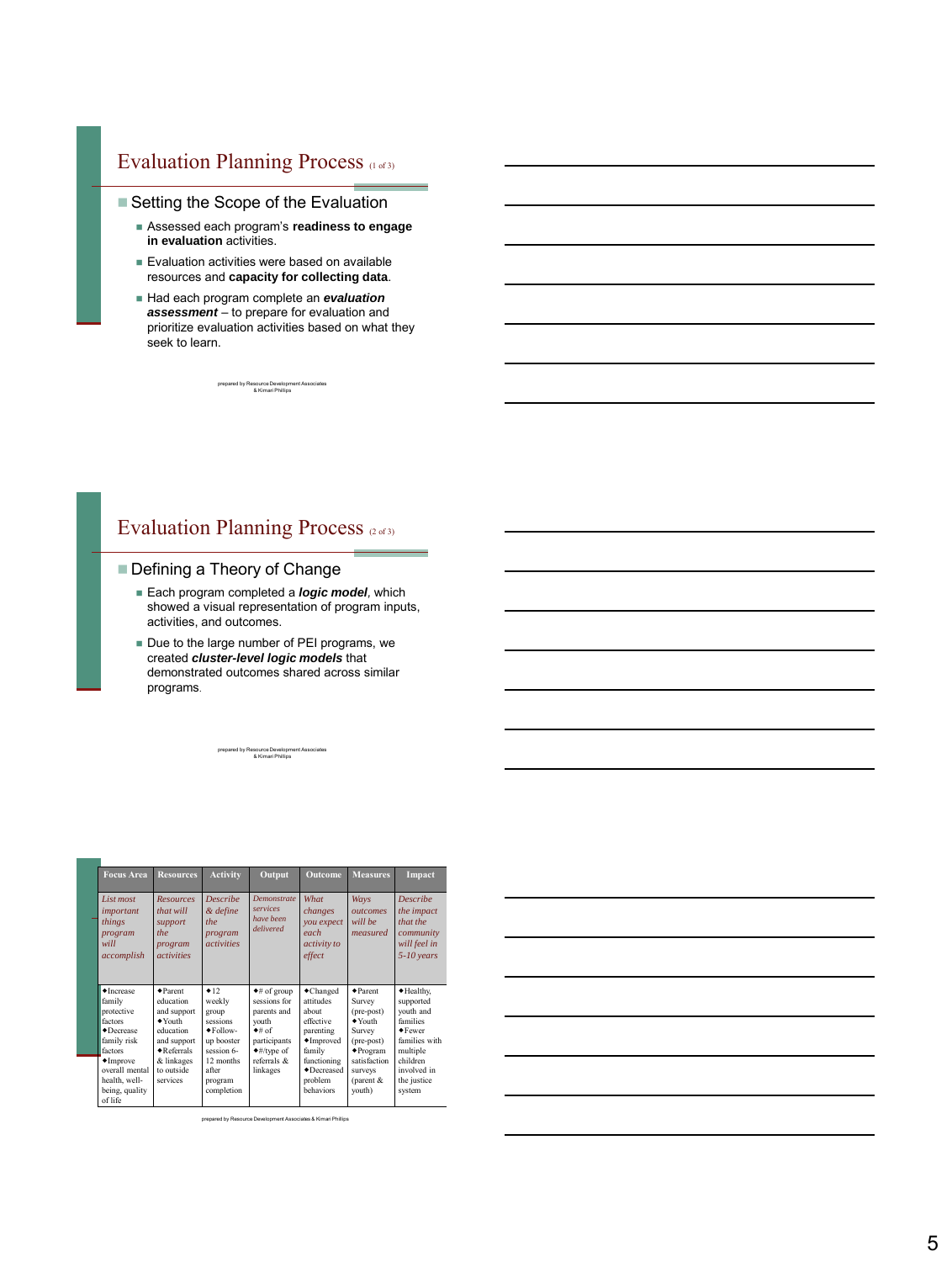# Evaluation Clusters

| Crisis &<br>Referral                                                                                                                                                  | Early<br><b>Intervention</b>                                                                                                                                                                                                  | Outreach &<br>Engagement                                                                           | Parenting &<br><b>Family</b><br><b>Support</b>                                                                                                                                                                                              | School-<br><b>Based</b>                                                                                                                                                         | <b>Screening &amp;</b><br><b>Assessment</b>                                                                                                   |
|-----------------------------------------------------------------------------------------------------------------------------------------------------------------------|-------------------------------------------------------------------------------------------------------------------------------------------------------------------------------------------------------------------------------|----------------------------------------------------------------------------------------------------|---------------------------------------------------------------------------------------------------------------------------------------------------------------------------------------------------------------------------------------------|---------------------------------------------------------------------------------------------------------------------------------------------------------------------------------|-----------------------------------------------------------------------------------------------------------------------------------------------|
| $*$ Warmline<br>Network<br><b>Services</b><br>$\bullet$ Crisis<br>Prevention<br><b>Hotline</b><br><b>Services</b><br>$\bullet$ Survivor<br>Support<br><b>Services</b> | ◆Stress Free<br><b>Families</b><br>$\bullet$ OC Post-<br>Partum<br><b>Wellness</b><br>$\bullet$ Re-Connect:<br>Socialization<br>Collaborative<br>$\bullet$ OC Center<br>for Resiliency.<br><b>Education &amp;</b><br>Wellness | ◆REACH:<br>Outreach &<br>Engagement<br>Team<br>$\bullet$ Outreach &<br>Engagement<br>Collaborative | ◆Connect the<br>Tots<br>◆Children's<br>Support &<br>Parenting<br>Program<br>• Community<br>Outreach -<br>Promotora<br>Model<br>◆Family Support<br><b>Services</b><br>◆ Parent2 Parent<br>◆Stop the Cycle<br>$\triangle$ Youth As<br>Parents | <b>+Behavioral</b><br>Health<br>Intervention &<br>Support<br>$\bullet$ College<br>Veteran's<br>Program<br>$\blacklozenge$ Transitions<br>$\blacklozenge$ Violence<br>Prevention | $\blacklozenge$ Veterans<br>Services:<br>Domestic<br><b>Violence Family</b><br>Court<br>$\blacklozenge$ Veterans<br>Services:<br>Combat Court |

prepared by Resource Development Associates & Kimari Phillips







#### Developing Evaluation Plans

- Comprehensive evaluation plans for
- each PEl program Training for county staff and contracted providers on how to implement plans
- Each plan included:
	- *evaluation learning objectives*
	- *research design and data timeline*
	- *evaluation questions*
	- *data indicators*
	- *data collection methods*
	- *frequency of assessment*
	- *data analysis plan*

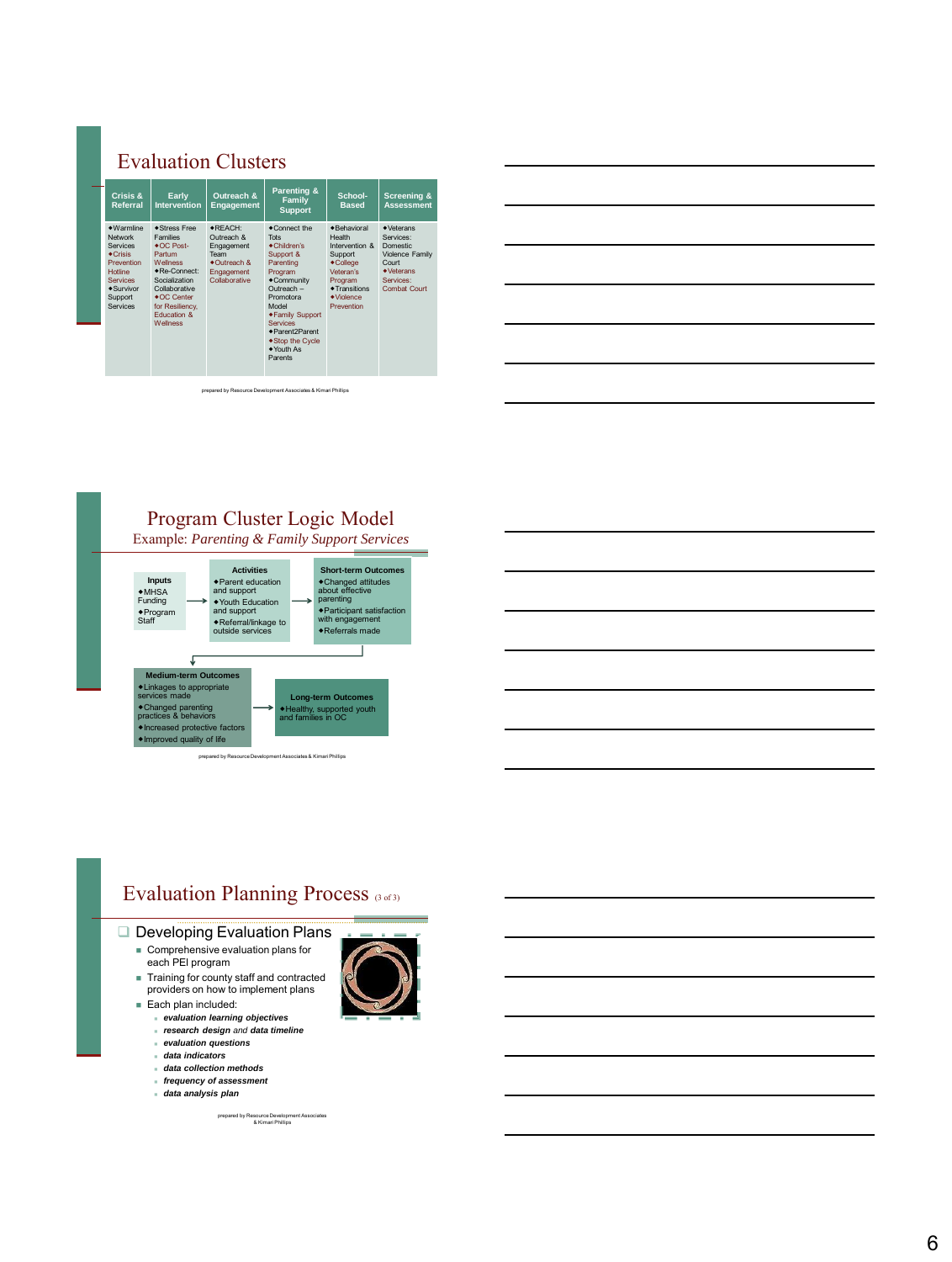## Evaluation Learning Objectives

- A. Determine which priority **population**(s) are being reached and engaged.
- B. Determine how the program is contributing to changes in the mental health **system** of care.
- C. Determine to what extent program **participants** are showing improvements in participant-level outcomes.

ed by Resource Development Associates & Kimari P

# PEI Program Evaluation

# **WHERE WE ARE**

# Sample Research Design

Continuously tracking activities, attendance, referrals and linkages.



Administer satisfaction surveys to ongoing participants.

**Exit: Final Analysis** Final administration of all behavioral and satisfaction surveys. Compare results across all assessment points (use significance testing with ≥ 50 matched pairs).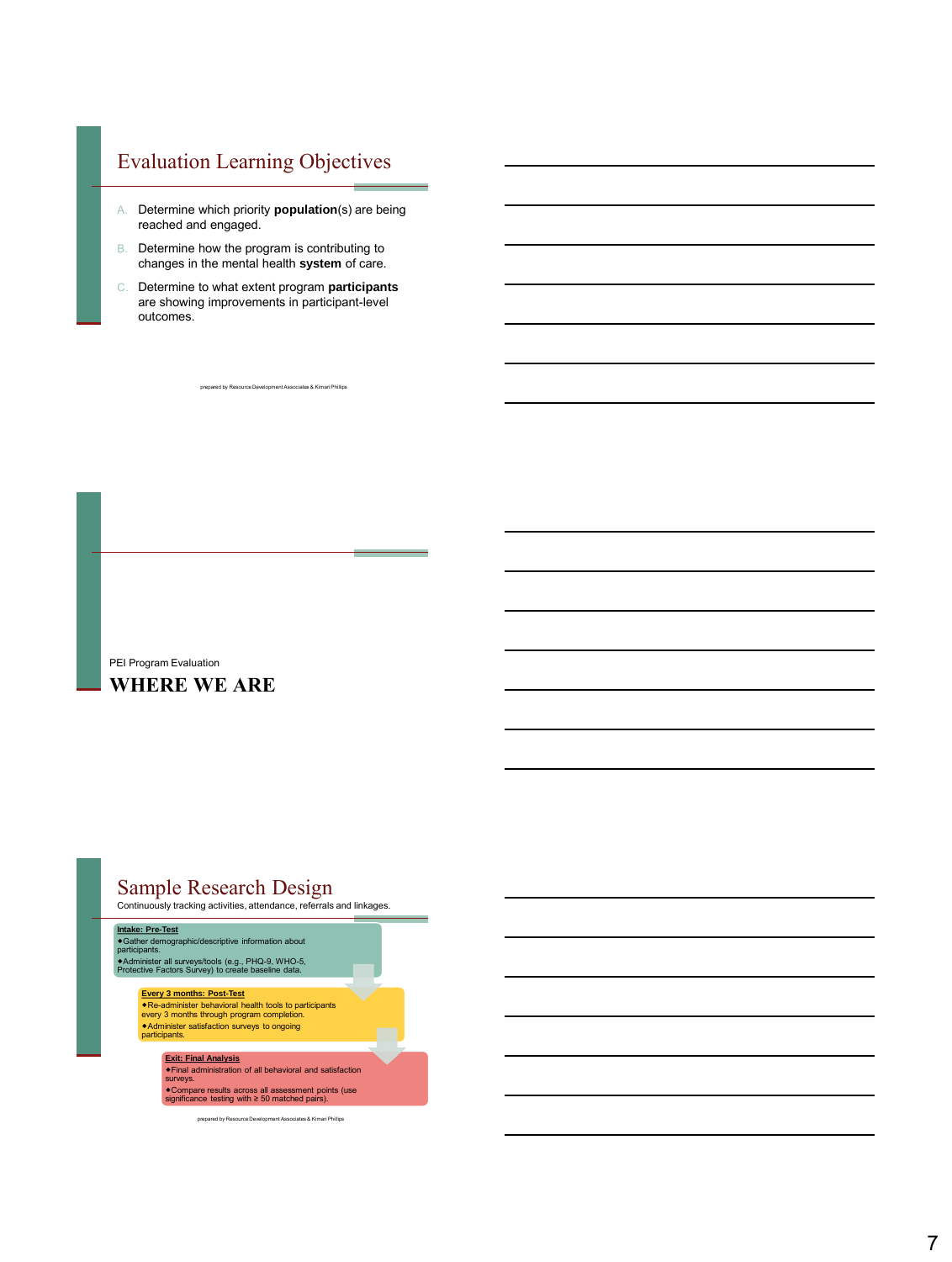| <b>Evaluation</b><br>Area                                                                                                                                                                                                                                                                                                                | <b>Indicators of</b><br>Change                                                                                                                                                                                               | <b>Qualitative</b><br><b>Methods</b>                                                                                                                           | <b>Quantitative</b><br><b>Methods</b>                                                         |
|------------------------------------------------------------------------------------------------------------------------------------------------------------------------------------------------------------------------------------------------------------------------------------------------------------------------------------------|------------------------------------------------------------------------------------------------------------------------------------------------------------------------------------------------------------------------------|----------------------------------------------------------------------------------------------------------------------------------------------------------------|-----------------------------------------------------------------------------------------------|
| <b>System</b>                                                                                                                                                                                                                                                                                                                            | ◆Convenience of service<br>locations and times                                                                                                                                                                               | ◆Open-ended questions on<br>participant surveys at                                                                                                             | •Closed-ended questions<br>(e.g., scales) on                                                  |
| Are programs<br>helping reduce<br>barriers to<br>receiving mental<br>health services?                                                                                                                                                                                                                                                    | • Degree to which participants<br>report that program staff are<br>sensitive to their cultural, ethnic.<br>or linguistic background.<br>• Degree to which participants<br>believe they were respected by<br>program staff.   | completion of program                                                                                                                                          | participant surveys at<br>completion of program                                               |
| · Units of service provided.<br>Program<br>◆ Priority populations served.<br>◆ Percentage of participants who<br>Are the programs<br>began the program and<br>effectively<br>completed the program.<br>reaching their<br>·Number of individuals<br>goals?<br>successfully referred or linked<br>with appropriate programs or<br>services |                                                                                                                                                                                                                              | • Interviews or focus groups<br>with service providers                                                                                                         | ◆Program records of<br>services provided and<br>attendance, participant<br>demographics, etc. |
| <b>Participants</b><br>Are participants<br>demonstrating<br>changes in risk/<br>protective<br>factors?                                                                                                                                                                                                                                   | ◆Percentage improvement in<br>well-being scores (WHO-5 Well-<br>being Index).<br>◆Percentage improvement in<br>protective factors (Protective<br>Factors Survey)<br>◆Percentage improvement in<br>behaviors (custom surveys) | ◆Open-ended questions on<br>participant surveys (at<br>completion of program)<br>• Interviews or focus groups<br>with participants after<br>completing program | •Closed-ended questions<br>(e.g., scales) on<br>participant surveys (pre-<br>post)            |

| <u> 1980 - Andrea Stadt Britain, amerikansk politik (* 1980)</u> |  |  |
|------------------------------------------------------------------|--|--|
|                                                                  |  |  |
| <u> 1980 - Johann Barbara, martxa alemaniar amerikan a</u>       |  |  |
|                                                                  |  |  |

## Data Tools, Analysis & Reporting

- National/international tools with tested reliability and validity for measuring certain outcomes (e.g., PHQ -9 for depression symptoms)
- Modified tools based on those used by evidencebased programs (e.g., reduced number of questions)
- Custom tools, using existing reliable/validated questions whenever possible (can compare norms)
- Translations of all tools in threshold languages
- Scoring guides created for all tools used
- Excel and Access to enter data
- Excel Data Workbooks to report data

prepared by Resource Development Associates & Kimari Phillips

# Data Collection Tools

| <b>EVALUATION OBJECTIVES</b>                         | PEI DATA TRACKING (examples)                                                                                                                                                                                                                                         |
|------------------------------------------------------|----------------------------------------------------------------------------------------------------------------------------------------------------------------------------------------------------------------------------------------------------------------------|
| <b>Priority Populations Served</b>                   | Gender, Age, Race, Limited English Proficiency,<br>Blind/Visually Impaired, Deaf/Hearing Impaired, Physical<br>Disability, Foster System Involvement,<br>U.S. Military/Veteran/Family Member, LGBTQI                                                                 |
| <b>Program Services Provided</b>                     | Outreach Events, Publicity, Program Contacts, Group<br>Sessions, Individual Sessions, Telephone Calls, Case<br>Management, Transportation, School Climate Changes                                                                                                    |
| <b>Systems-Level Changes</b>                         | Cultural and Linguistic Competency of Providers, Program<br>Access, Participant Satisfaction<br>(Youth, Adults & Families), Referrals and Linkages,<br>Interagency Collaboration, School Climate Survey                                                              |
| Impacts on Participants and<br><b>Family Members</b> | Well-being (WHO-5), Depression (PHQ-9), PTSD (PCL-M),<br>Anxiety (GAD-2), Protective Factors Survey, Child<br>Behavioral Problems (e.g., ECBI & ASQ:SE), 40<br>Developmental Assets, Social Functioning, Profile of Mood<br>States. Traumatic Grief. Suicidal Intent |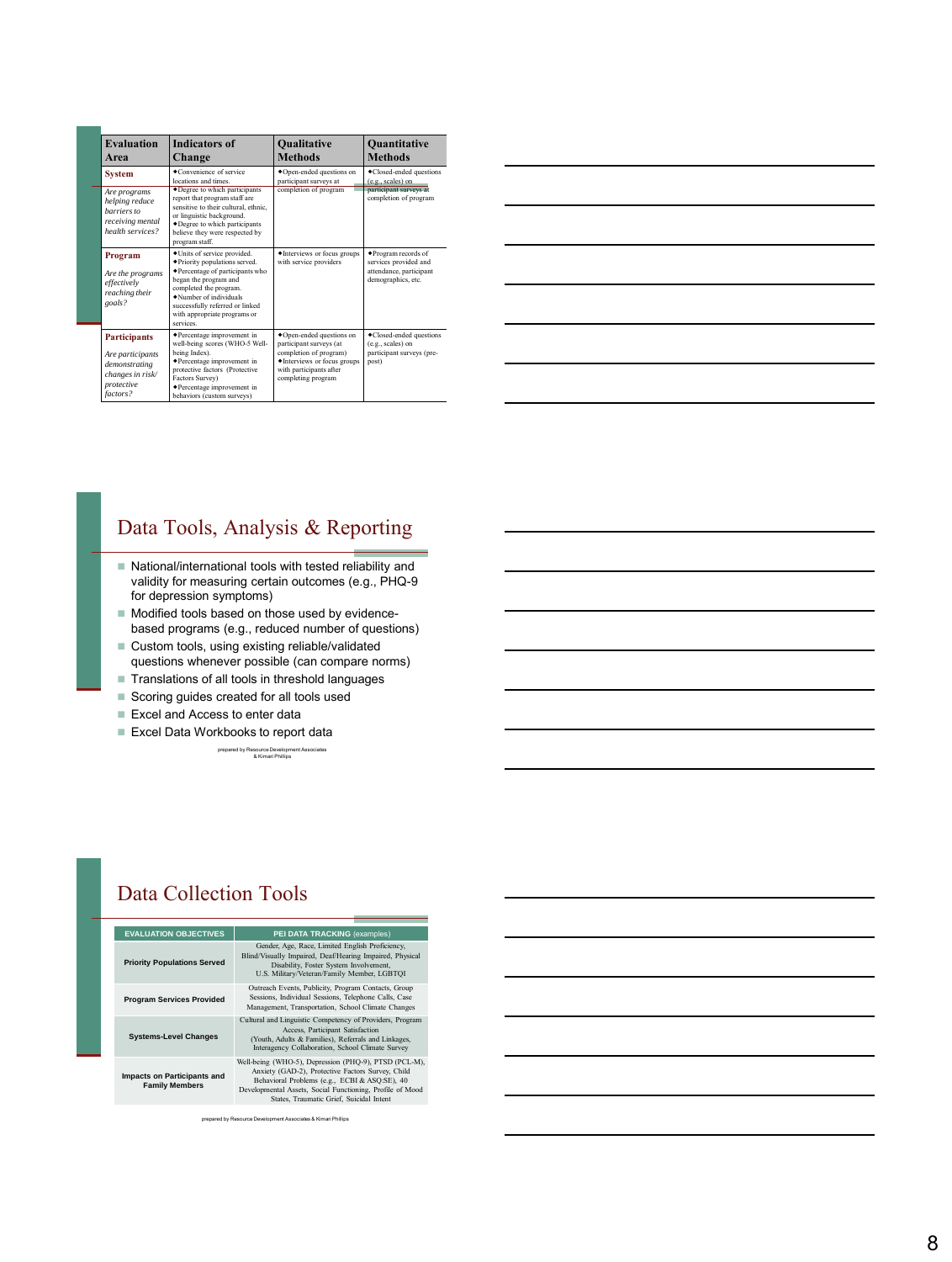## Examples of Data Collection Tools

- Protective Factors Survey
- WHO-5 Well-being Index
- PHQ-9
- Satisfaction Surveys

ed by Kimari I

### Protective Factors Survey

https://jfs.ohio.gov/OCTF/The%20Protective%20Factors%20Survey.pdf

#### ■ 20 items, 7-point scaled responses

- **Example:** *In my family, we talk about problems*. (Never, Very Rarely, Rarely, Rarely, Always)
- Example: *If there is a crisis, I have others I can talk to.* (Strongly Disagree, Mostly Disagree, Slightly Disagree, Neutral, Slightly Agree, Mostly Agree, Strongly Agree)
- Domain/Subscale Scores
	- **Family Functioning/Resiliency (5 items)**
	- Social Support (3 items)
	- Concrete Support (3 items)
	- Nurturing and Attachment (4 items)
	- Knowledge of Child Development/Parenting (5 items)
- $\blacksquare$  Higher scores = higher level of protective factors

prepared by Kimari Phillips

# WHO-5 Well-being Index

http://www.who-5.org/

- 5 items, 6-point scaled responses
- Positively worded scale vs. negative symptoms
- Over the last two weeks... (All of the time, Most of the time, More than half the time, Less than half the time, Some of the time, At no time)
	- *1. I have felt cheerful and in good spirits*
	- *2. I have felt calm and relaxed*
	- *3. I have felt active and vigorous*
	- *4. I woke up feeling fresh and rested*
	- *5. My daily life has been filled with things that interest me*

prepared by Kimari Phillips

 $\blacksquare$  Higher scores = higher level of well-being

9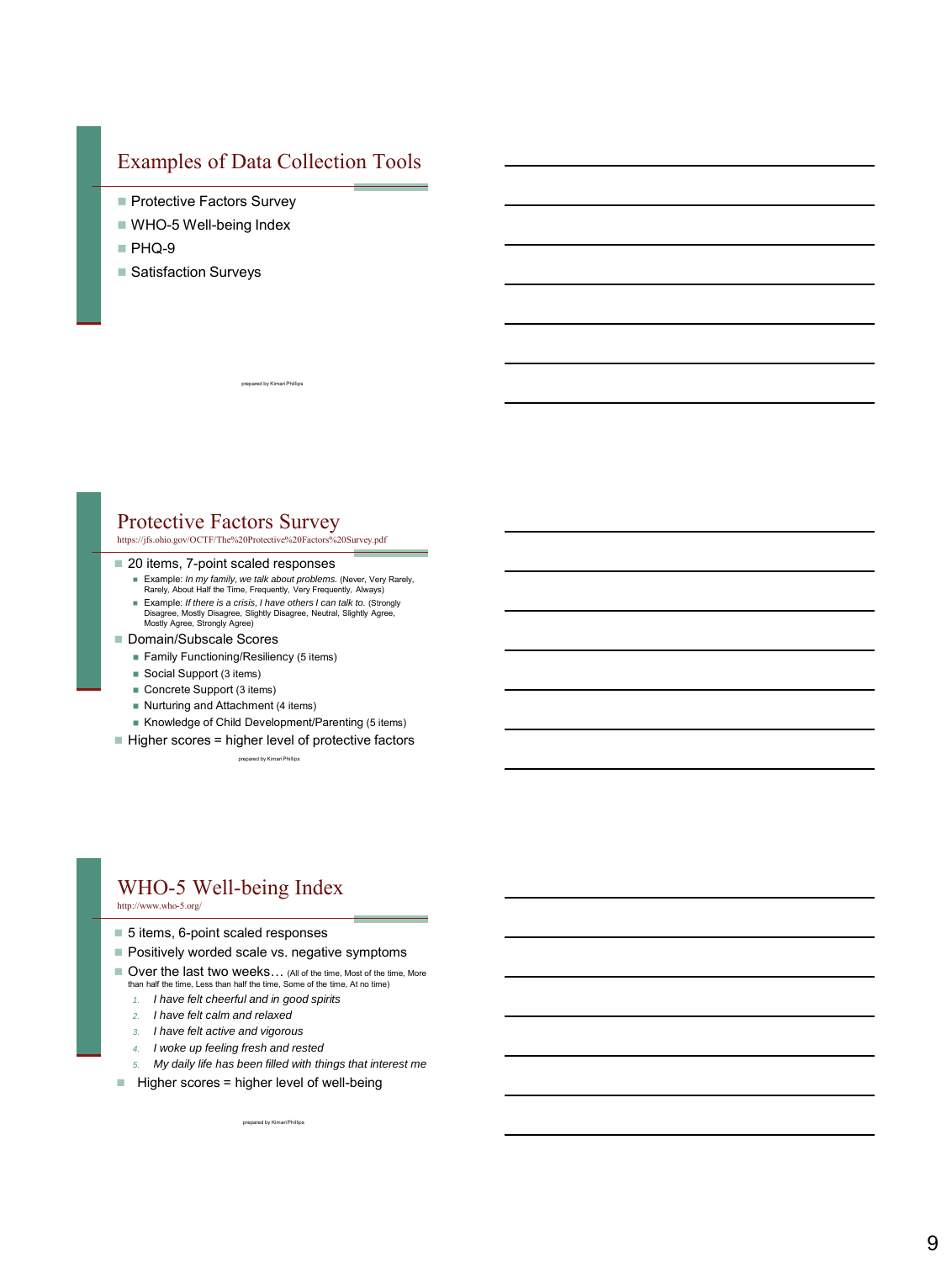## PHQ -9 Patient Health Questionnaire

http://www.integration.samhsa.gov/images/res/PHQ%20-%20Questions.pdf

- 9 items, 4-point scaled responses
- Screener for self-rated depression & suicide symptoms

 $\blacksquare$  Over the last 2 weeks, how often have you been bothered by any of the following problems? (sample items)

(Not at all, Several days, More than half the days, Nearly every day)

- *1. Little interest or pleasure in doing things*
- *2. Feeling down, depressed, or hopeless*
- *3. Trouble falling or staying asleep, or sleeping too much 4. Feeling tired or having little energy*
- *5. Poor appetite or overeating*
- $\blacksquare$  Higher scores = higher severity of depression

5-9=Mild, 10-14=Moderate, 15-19=Moderately severe, 20 -27=Severe

prepared by Kimari Phillips

## Participant Satisfaction Surveys

- Custom Youth, Adult, Family, & Peer Mentor versions *(approx. 13 -20 items each)*
- Domain/Subscale Scores (for cross-comparison)
	- Overall Satisfaction with Staff and Services
	- **Program Impact/Outcomes**
	- Cultural Competency/Sensitivity Among Staff
	- Access to Care
	- Social Connectivity
- Open-ended Items (for additional feedback)
	- What is working best about the program; Suggestions to improve the services; Additional comments prepared by Kimari Phillips

## Levels of Analysis



- **Individual / Participant** Did individual change behavior, attitudes, etc.?
- **Program** Number/types of people served, dose effects, etc.
- **Cluster of Programs** Comparison of outcomes across similar programs.
- **Neighborhood / Community** What changed in the community pre -post program?
- System What changed in the mental health

prepared by Resource Development Associates & Kimari Phillips delivery system over the course of the program?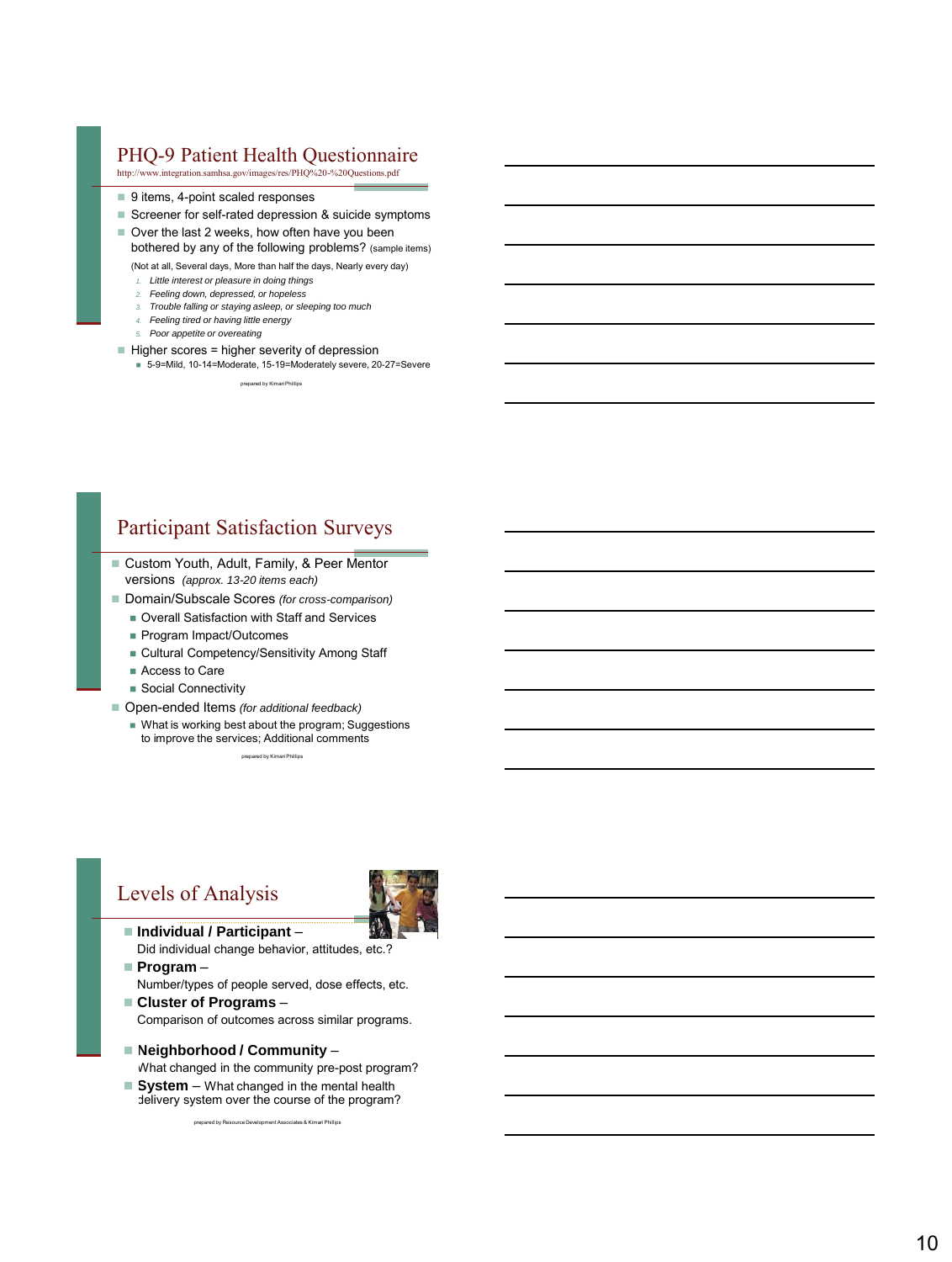### **WHERE WE'RE GOING** PEI Program Evaluation

## Reporting with Data Dashboards

■ Data Dashboards to be presented at next HCA on-site learning collaborative meeting w/RDA

- Characteristics of populations served *(tables)*
- Pre-post outcome measures *(bar graphs)*
- Changes in outcome scores pre-post *(pie chart)* % who improved, maintained, worsened pre-post
- Satisfaction survey data *(bar graphs)*
- Select PEI outcomes to be presented at MHSA Steering Committee meeting in spring

prepared by Kimari Phillips

# Guiding Principles for Evaluation

- **Program staff must participate** in the design and implementation of the evaluation.
- Evaluation must be integrated into **day-to-day operations**.
- Evaluation is a process of continuous program improvement (not a one-time report), and ongoing findings must be **linked with learning and action**.
- $\blacksquare$  Information from the evaluation must be available on an ongoing basis to inform **decision-making and planning**.
- Reports should have **clear audience in mind** so they are easily understood and useful.
- prepared by Resource Development Associates & Kimari Phillips  $\blacksquare$  For an evaluation to be useful it must be conducted with **cultural competency**.